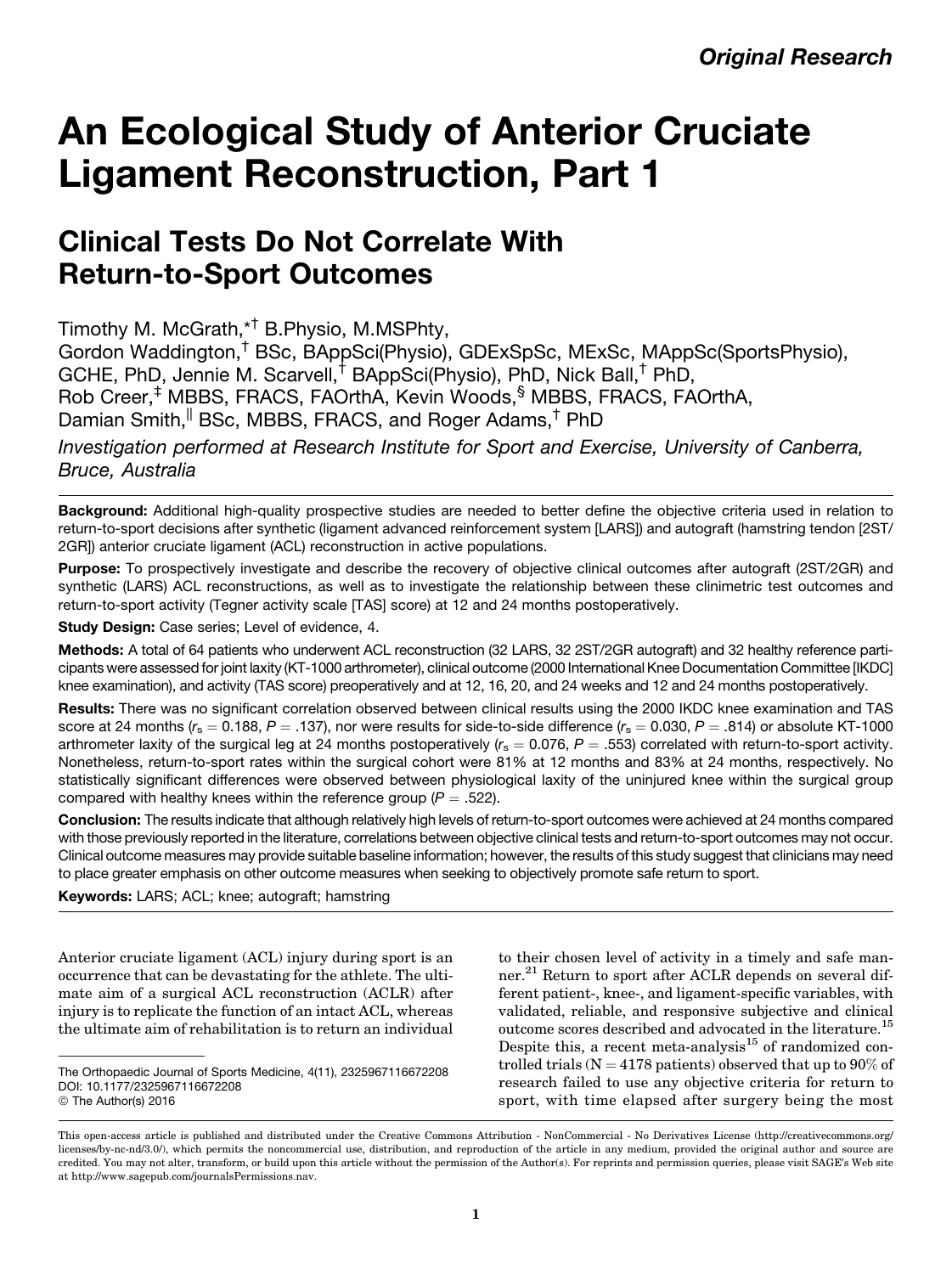commonly used measure for return to activity. The potential weakness of such a method is that it does not account for a large percentage of identified risk factors for a safe resumption of activity.<sup>34</sup> The ability to return to sport is broadly and variably defined, based on the preinjury competitive level played, the goals of the patient after injury, and the level of sport achieved after  $\Lambda$ CLR.<sup>2,15</sup> Although scores may be high on clinical measures, the ability to return to sport and performance on return may not meet patient expectations, thus making the surgery unsuccessful in the patient's opinion. Although the concept of accelerated ACL rehabilitation has existed since the  $1990s$ ,  $^{11,35}$  there is not yet complete agreement on the ideal rehabilitative guidelines and return-tosport outcomes for ACLR.<sup>20</sup> Ardern et al<sup>5</sup> reported that of participants who underwent autograft ACLR  $(N = 5770)$ , 63% had returned to their preinjury level of participation at a mean follow-up of 41.5 months. Some of the concern regarding return-to-sport outcomes has been attributed to an infrequent use of clinimetric or functional performance outcome measures in clinical practice after  $\text{ACLR}$ .<sup>15</sup> Postsurgical activity levels after ACLR are also infrequently reported in the literature<sup>27</sup> (24% of 119 studies). Despite the wealth of peer-reviewed research on the topic of ACL, no conclusive guidelines exist on the outcome measures most closely attributed to return-to-sport outcomes.

The purpose of this prospective study was therefore to describe and correlate the prospective activity-based and clinical outcomes after 2 different ACL procedures: autologous (hamstring tendon [2ST/2GR]) and synthetic (ligament advanced reinforcement system [LARS]) ACLR from time of surgery to 24 months postoperatively. Outcome measures included the 2000 International Knee Documentation Committee (IKDC) examination criteria, Tegner activity scale (TAS) results, and KT-1000 arthrometer joint laxity. The secondary purpose was to examine the strength of relationships between objective clinical tests (2000 IKDC and KT-1000 arthrometer joint laxity) and return-to-sport outcomes (TAS scores) at 12 and 24 months postoperatively to assess the utility of these tests in clinical practice. Given the implications of different rehabilitation protocols between surgical procedures, our intention in this study was not to directly compare surgical procedures but rather to look at participants who had selected 2 different ACL procedures in parallel to one another with reference to the outcome measures associated with recovery of function.

# METHODS

The study received ethical approval from the Human Research Ethics Committee at the University of Canberra.

| TABLE 1                                              |  |  |  |  |
|------------------------------------------------------|--|--|--|--|
| Inclusion and Exclusion Criteria <sup><i>a</i></sup> |  |  |  |  |

Inclusion criteria:

- $\bullet$ Unilateral ACL rupture <14 weeks old
- $\bullet$ 18 to 40 years of age
- $\bullet$ Skeletally mature
- $\bullet$  Able and willing to undertake a postoperative exercise program
- $\bullet$  Able to understand and willing to comply with the study protocol

Exclusion criterion:

- No additional lower limb injury or previous leg surgery, except partial meniscectomy (<50%) or minor (grade 1) injury to the medial collateral ligament in either the contralateral or injured leg

a ACL, anterior cruciate ligament.

Patients who satisfied the inclusion criteria were considered eligible to be enrolled into the study from February 2012 to June 2014 (Table 1). Participants who met the inclusion criteria for the 2 different surgical groups, having self-selected to undergo either a LARS or a 2ST/2GR autograft ACLR procedure, were recruited. An additional group consisting of healthy matched participants from the general population was recruited to act as a performance reference for the surgical group.

A total of 64 surgical participants were recruited into the study. There were also 32 participants in the healthy reference group. The age range of participants varied from 18 to 33 years. Independent-samples  $t$  tests, with concomitant Levene tests for equality of variance, were performed for age, height, and weight and were found to be equivalent between groups (Table 2). Given that previous literature<sup>28</sup> has not found an effect of limb dominance on the objective functional tests used in this study, limb dominance was not considered a covariate.

#### Surgical Technique

Surgery was performed by 3 senior orthopaedic consultants, each with more than 10 years of experience. An endoscopic technique with anteromedial portal femoral tunnel drilling was used. Two types of grafts were used: an autologous doubled semitendinosus/gracilis (2ST/2GR) or a double-bundle ACL LARS graft using an AC DB40 or AC DB50 graft, depending on patient size. All 3 surgeons performed 2ST/2GR procedures, whereas only 1 surgeon performed the LARS procedure.

In the surgical group, patients were allowed to fully bear weight immediately, and no brace was used. A standardized

‡ Private practice, Deakin, Australia.

<sup>\*</sup>Address correspondence to Timothy M. McGrath, B.Physio, M.MSPhty, Research Institute for Sport and Exercise, University of Canberra, PO Box 5524, Kingston, ACT 2604, Australia (email: [tim@ersportsphysio.com.au](mailto:tim@ersportsphysio.com.au)). †

<sup>&</sup>lt;sup>†</sup>Research Institute for Sport and Exercise, University of Canberra, Bruce, Australia.

<sup>§</sup> Canberra Orthopaedics, Deakin, Australia.

<sup>||</sup>Orthopaedics ACT, Woden, Australia.

One or more of the authors has declared the following potential conflict of interest or source of funding: Funding for this project was received in the form a PhD Scholarship to T.M.M. at the University of Canberra.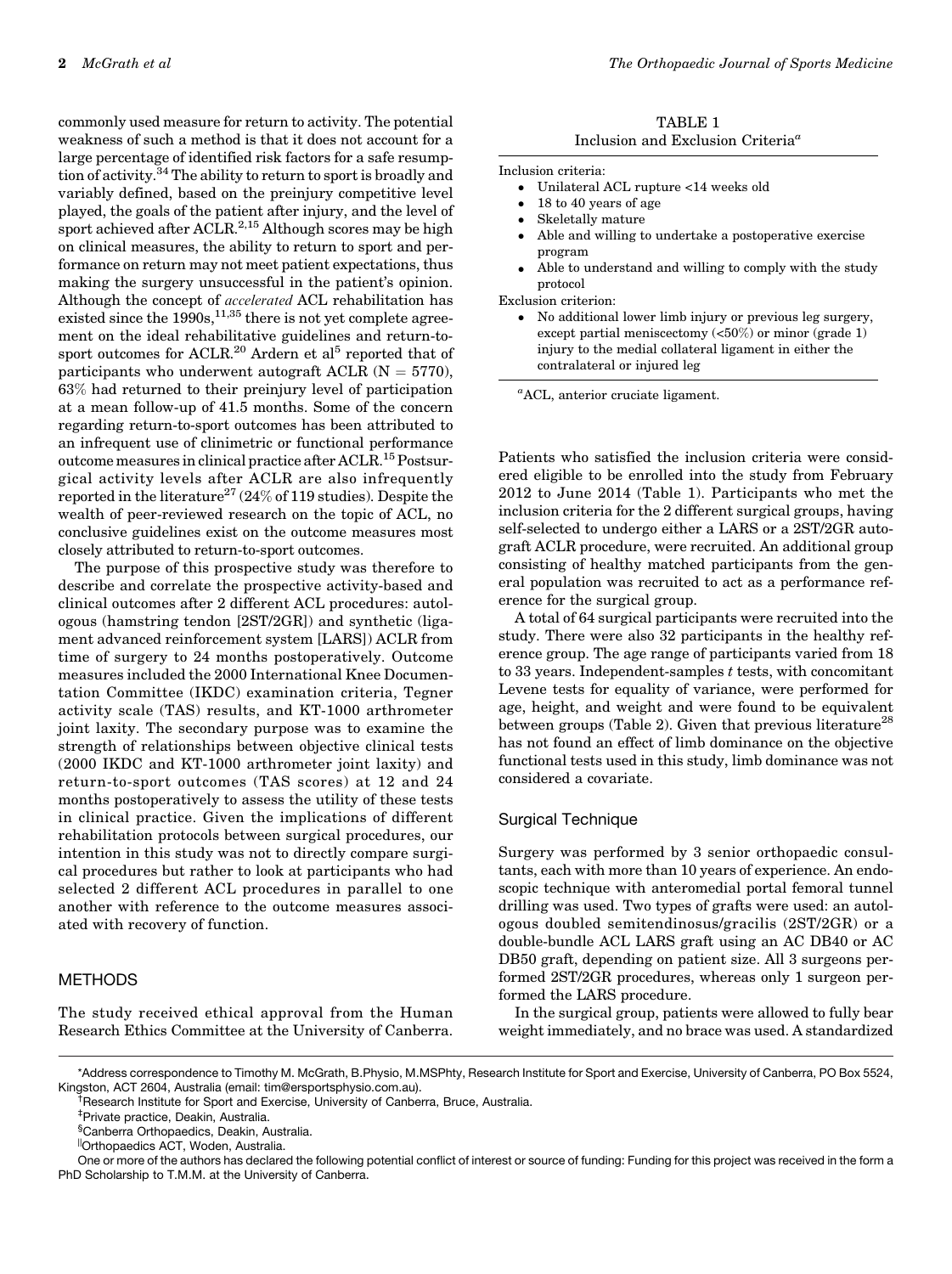| Participant Demographics <sup>a</sup>     |               |                   |                        |                                                                             |  |
|-------------------------------------------|---------------|-------------------|------------------------|-----------------------------------------------------------------------------|--|
| Group                                     | Age, y        | Sex, Male: Female | BMI, kg/m <sup>2</sup> | Injured Limb                                                                |  |
| Healthy controls $(n = 32)$<br>LARS group | 26.31<br>26.9 | 16:16<br>19:13    | 25.73<br>25.2          | N/A<br>23 dominant $(72\%)$ ,                                               |  |
| $2ST/2GR$ group                           | 28.9          | 25:7              | 24.6                   | 9 nondominant $(28\%)$<br>22 dominant $(69\%)$ ,<br>10 nondominant $(31\%)$ |  |

TABLE 2

a 2ST/2GR, hamstring tendon; BMI, body mass index; LARS, ligament advanced reinforcement system; N/A, not applicable.

|                                         |                                                                                                                                                                                 | Postoperative Goals                                        |                                                             |  |
|-----------------------------------------|---------------------------------------------------------------------------------------------------------------------------------------------------------------------------------|------------------------------------------------------------|-------------------------------------------------------------|--|
| Stage of Recovery                       | Benchmark Goal                                                                                                                                                                  | 2ST/2GR<br>Group                                           | LARS<br>Group                                               |  |
| 1. Early postoperative                  | Full extension, reduce swelling, early quadriceps activation                                                                                                                    | $0-14d$                                                    | $0-14d$                                                     |  |
| 2. Functional strength                  | $\sim$ 80% leg strength symmetry during rehabilitation exercises, full<br>extension, able to do bodyweight lunge pain free                                                      | $2-10$ wk                                                  | $2-6$ wk                                                    |  |
| 3. Rehabilitation running—volume        | $\sim$ 90% leg strength symmetry during rehabilitation exercises, able to<br>tolerate >2 km total running volume, no increased swelling                                         | $11-16$ wk                                                 | $7-9$ wk                                                    |  |
| 4. Running intensity and<br>plyometrics | $>95\%$ leg strength symmetry during rehabilitation exercises, able to<br>tolerate $>3$ km total running volume, normal plyometrics, $>95\%$<br>hop test, no increased swelling | $17-22$ wk                                                 | $10-12$ wk                                                  |  |
| 5. Integrate into sport                 | Must complete minimum 2 wk full-team training before return to<br>sport                                                                                                         | Week $23+$ :<br>return to sport<br>permitted<br>after 6 mo | Week $13+$ :<br>return to sport<br>permitted<br>after 14 wk |  |

TABLE 3 Rehabilitation Protocols:  $2ST/2GR$  and LARS  $Grafts<sup>a</sup>$ 

a 2ST/2GR, hamstring tendon; LARS, ligament advanced reinforcement system.

accelerated early rehabilitation protocol was then commenced, though rehabilitation time frames differed between the 2 graft types to allow for the neoligamentization phenomenon of the 2ST/2GR graft. Table 3 illustrates the rehabilitation time frames for each respective graft. It is important to note again that progressions for rehabilitation were goal oriented and not specifically time oriented.

## Immediate Postoperative Considerations

Each participant received an inpatient physical therapy visit before discharge, as well as standardized postoperative initial rehabilitation aimed at reduction of swelling and early restoration of active range of motion and local muscle activation around the knee.

# Concomitant Therapy

Preoperative. The surgical group had an initial physical therapy consultation during which the postoperative rehabilitation process was explained. Patients were given a standardized preoperative rehabilitation program aimed at maintenance of full range of motion and muscle function and consisting of wall co-contractions, calf raises, exercise bike, straight-leg raise, heel slides, and hamstring bridge exercises.

Postoperative. The surgical group had their first outpatient consultation within 1 week postoperatively. Participants had 1 to 2 physical therapy sessions per week until full active knee extension was achieved, then emphasis shifted toward a standardized land-based strength and reconditioning protocol according to the time frames described in Table 3.

# Clinical Assessment

Participants in the study were assessed pre- and postoperatively by clinical examination using the 2000 IKDC examination form, KT-1000 arthrometer (MEDmetric Co) measurement of joint laxity during the manual-maximum Lachman test, and self-reported activity scores using the TAS<sup>13</sup> preoperatively and at 12, 16, 20, and 24 weeks and 12 and 24 months postoperatively.

# Statistical Analysis

Statistical analysis was performed using the Statistical Package for Social Sciences (SPSS) version 23 (SPSS Inc). A power analysis was derived from Cohen,<sup>9</sup> and sample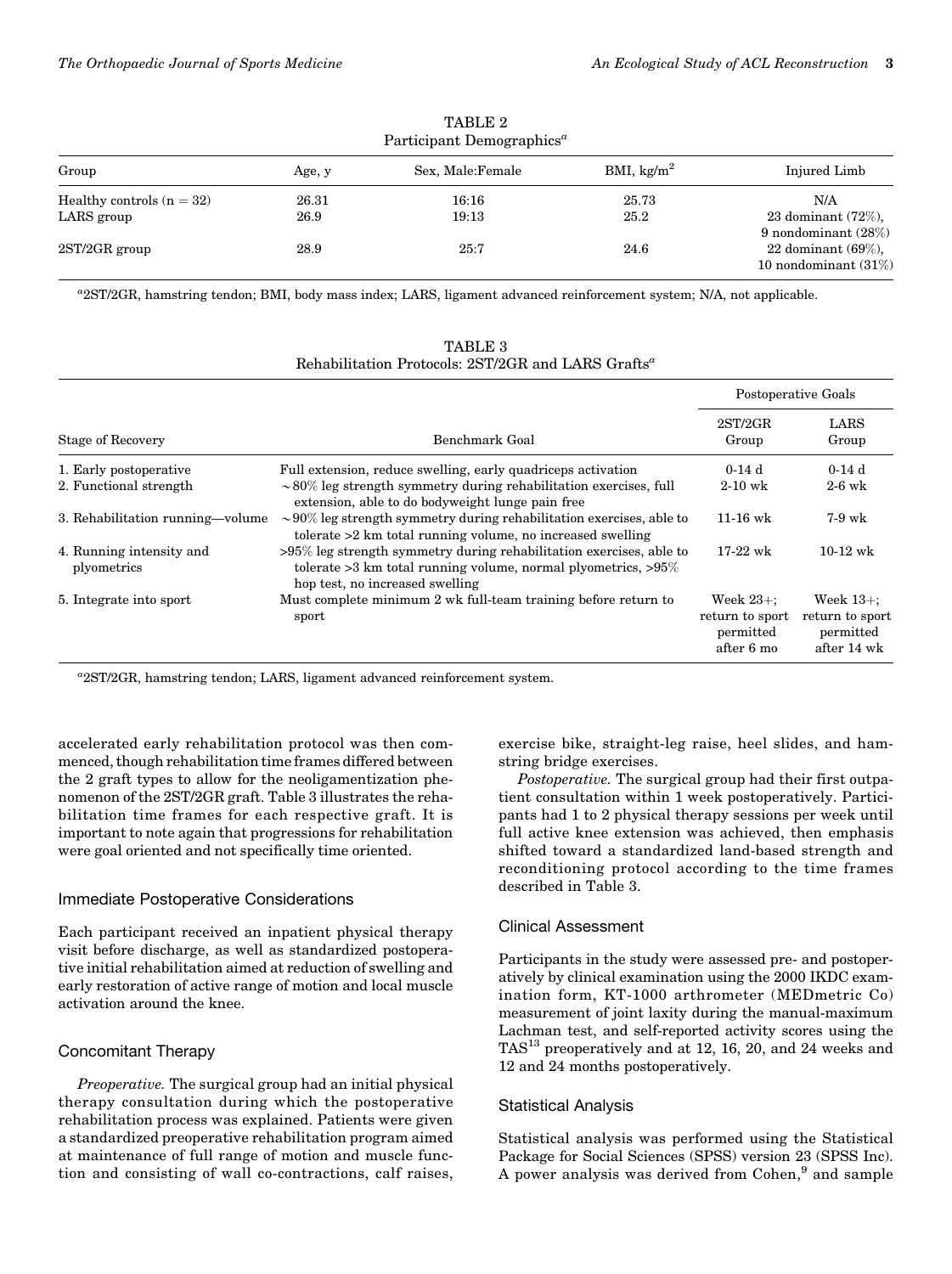| 2000 IKDC Knee Examination Results <sup>a</sup> |              |                      |    |             |          |          |          |
|-------------------------------------------------|--------------|----------------------|----|-------------|----------|----------|----------|
|                                                 |              | Postoperative        |    |             |          |          |          |
| <b>IKDC</b> Score                               | Preoperative | 12<br>w <sub>k</sub> | 16 | 20<br>wk wk | 24<br>wk | 12<br>mo | 24<br>mo |
| Α                                               | 0            | 10                   | 10 | 17          | 25       | 29       | 28       |
| B                                               | 56           | 52                   | 52 | 46          | 38       | 33       | 34       |
| C                                               | 8            | $\overline{2}$       | 2  | 1           | 1        | 2        | 2        |
|                                                 |              | 0                    | 0  | 0           | 0        | 0        |          |

TABLE 4

a Data are reported as number of patients. IKDC, International Knee Documentation Committee.

size was determined so that the study had 80% power to detect an effect size as large as 0.7 standard deviations on the dependent variables of interest in the study, with an alpha value of 0.05 (2-tailed). This analysis determined that 32 participants were required in each group for sufficient statistical power to be achieved. In Cohen's terms, the effect size that the study was set up to detect is medium-large. For each test, means and SDs were obtained for each group, and a repeated-measures analysis of variance was used to assess change over time. An interquartile range (IQR) was used as the measure of variation for the ordinal data of the TAS. The nonparametric Spearman correlation coefficient was calculated to assess association of each clinical test with the TAS. As recommended by Cohen, a small correlation effect was deemed as  $r = 0.1$  to 0.3, a medium correlation effect as  $r =$ 0.3 to 0.5, and a large correlation effect as  $r > 0.5$ .

A separate reliability study was performed  $(n = 9)$ , with interrater reliability (ICC) for the manual Lachman tests found to be 0.83 and intrarater reliability observed at 1.0 for both examiners, which, according to the criteria established by Shrout and Fleiss,<sup>36</sup> demonstrated excellent reliability (>0.75). The validity and reliability of the 2000 IKDC knee examination and TAS outcomes after ACL injury have previously been established.<sup>25</sup>

#### RESULTS

# 2000 IKDC Knee Examination

When examining the surgical group over time, there was a significant improvement in IKDC results  $(P < .001)$  compared with preoperative, and the function had a significant quadratic (concave) component ( $P = .007$ ), indicating a flattening of the observed clinical improvement after the 12-month follow-up. IKDC rating at 12 months had a strong correlation with observed results in the same test at 24 months postoperative  $(r<sub>s</sub> = 0.867, P < .001)$ , suggesting that clinical examination at 1 year was generally maintained at the 2-year follow-up. The ordinal IKDC scores throughout the follow-up period are highlighted in Table 4. Preoperative IKDC results did not correlate significantly with return-to-sport outcomes at 12 months  $(r<sub>s</sub> = 0.146, P = .250)$  or 24 months  $(r<sub>s</sub> = 0.252, P = .70)$ , indicating that preoperative score is not an adequate



Figure 1. Mean Tegner activity scale (TAS) scores for hamstring tendon (2ST/2GR) and ligament advanced reinforcement system (LARS) anterior cruciate ligament reconstruction. Error bars represent interquartile range. Pre-Op, preoperative.

indicator of postoperative return-to-sport outcome. Furthermore, IKDC results at the 12-month follow-up were significantly correlated neither with return-to-sport levels (TAS) at the 12-month follow-up ( $r_s = 0.235$ ,  $P = .062$ ) nor with return-to-sport outcomes at 24 months ( $r_s = 0.188$ ,  $P = .137$ ).

#### Tegner Activity Scale

Participants from the surgical group preoperatively varied from national elite (level 10) to competitive and recreational sports (level 5). Figure 1 illustrates the mean pre- and postoperative TAS scores across the surgical group and the healthy reference group at each time point. Across the surgical group, 81% of participants had returned to their preoperative level of activity by 12 months, and 83% had returned to preoperative levels of sport by 24 months. Preoperative Tegner scores had a moderate correlation with postoperative activity levels at 12 ( $r_s = 0.347$ ,  $P = .005$ ) and 24 months ( $r_s = 0.326$ ,  $P = .009$ ). Tegner scores at 12 months were strongly correlated with results in the same test at 24 months ( $r_s = 0.896$ ,  $P < .001$ ), indicating that activity scores were generally maintained after the 12-month follow-up.

# KT-1000 Arthrometer Joint Laxity During Manual Lachman Test

Figure 2 shows the KT-1000 arthrometer side-to-side differences during the follow-up period. In absolute terms, instrumented laxity during the Lachman test remained significantly higher for the operated leg in comparison with the uninjured leg within the surgical group  $(P < .001)$ ;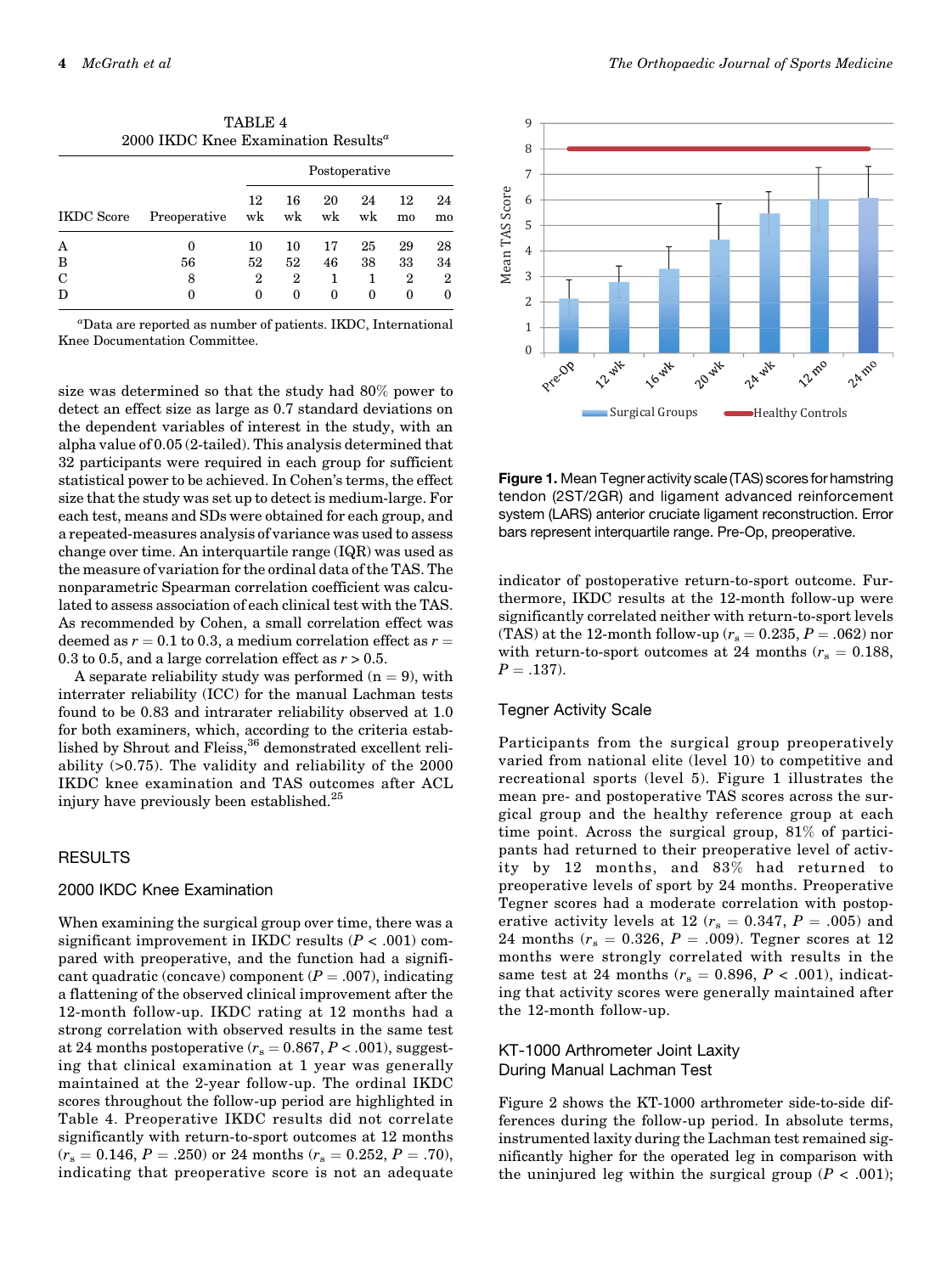

Figure 2. Mean difference in manual Lachman KT-1000 arthrometer side-to-side laxity for the surgical groups compared with healthy controls. Error bars represent SD. Pre-Op, preoperative.

however, throughout postoperative follow-up, the magnitude of change did not vary by more than 1 mm, which is a clinically small change. The mean side-to-side differences of the surgical group remained <3 mm.

When examining relationships between KT-1000 arthrometer testing and TAS scores across the surgical group, KT-1000 arthrometer differences at 24 months did not have a statistically significant correlation with activity levels at 24 months ( $r_s = 0.030, P = .814$ ), and absolute KT-1000 laxity of the surgical leg similarly did not correlate with return-to-sport activity at 24 months  $(r_s = 0.076, ...)$  $P = .553$ ). Pooled KT-1000 arthrometer absolute laxity values within the healthy reference group were a mean  $(\pm SD)$  of 7.64  $\pm 1.56$  mm, whereas for the uninjured leg of the surgical group it was  $7.38 \pm 2.192$  mm. An independent-samples  $t$  test was applied to the surgical group with equal variance not assumed (Levene test for equality of variance:  $F = 15.1, P < .001$ ) and was not statistically significant ( $t = 0.643$ ,  $df = 93$ ,  $P = .522$ ), indicating that laxity of the uninjured legs in the surgical group was not statistically different from healthy uninjured legs.

#### **DISCUSSION**

This study identified 2 important clinically relevant findings. First, elevated return-to-sport outcomes can be achieved 12 months after ACLR and maintained at 2 years postoperatively. Second, despite a trend toward higher level sport participation in this cohort, no significant correlation was observed between results of the 2000 IKDC knee examination and the manual Lachman KT-1000 arthrometer scores for return-to-sport outcomes up to 24 months postoperatively. These findings may help guide appropriate use of clinimetric tests in postoperative ACLR.

Return to preinjury activity is one of the most important outcomes after ACLR, and arguably an important reason behind a patient's decision to elect for surgery after an ACL injury. The pooled return-to-sports rates within this study at 12 and 24 months remained above 80% in the surgical group at each period, a value that is greater than the  $63\%$  previously indicated in the literature.<sup>5</sup> Importantly, preinjury sports participation in the surgical group continued to improve between 1 and 2 years postoperatively, which is also in contrast to previous findings where sports activity was not maintained in the medium term after ACLR.<sup>2</sup> Although influences are often multifactorial—most notably, adequate rehabilitation, $^{23}$  compliance level during rehabilitation, $14$  and psychological variables<sup>1,3,4</sup> (from a rehabilitation perspective)—the results of this study appear to endorse the concept of "goal-oriented" rehabilitation protocols used in this study rather than the "time-oriented" protocols prevalent in current clinical practice.<sup>27</sup> Although the present study did not measure compliance specifically, it might be hypothesized that an emphasis on supervised postsurgical rehabilitation in the study design and the frequent scheduling of objective testing in the first 6 months postoperatively helped maximize rehabilitation participation. Time safely spent in higher risk activities has been shown to reduce fears of reinjury postoperatively, $^{12}$  and although optimal return-to-sport outcomes ultimately require a high level of patient motivation to achieve, goal-oriented rehabilitation may help increase recovery of physical function and promote graduated exposure to fear-enhancing tasks.

Clinical and functional performance measures are increasingly utilized in clinical practice and ACL research to objectively assess recovery of function. This study focused specifically on clinimetric tests, including the 2000 IKDC knee examination criteria, and instrumented laxity using a KT-1000 arthrometer in comparison with return-to-sports outcomes. Regarding the 2000 IKDC knee examination results, the surgical group demonstrated improvement during follow-up comparable to that previously described in the literature. In our surgical cohort, 96% of participants were rated as an IKDC A or B at 24 months postoperatively. Ardern et al<sup>5</sup> previously reported that 85% of pooled autograft participants had knee scoring of IKDC A or B at follow-up, and Chen et  $al<sup>7</sup>$  reported that 96% of LARS participants were rated as an IKDC A or B in their study. Although clinical knee impairment may be a useful indicator of self-reported function in activities of daily living,  $24,29$  the data within this study suggest that these clinical criteria do not correlate with higher functional tasks, including return-to-sport level (as measured by the TAS), a finding that is in agreement with previous studies.<sup>18</sup> Although 2000 IKDC knee examination outcomes arguably form an important initial clinical reference point, the results of this study suggest that emphasis needs to be placed on additional measures that have stronger associations with successful return-to-sport outcomes.

To comprehensively examine graft integrity in situ in the surgical group, we utilized a manual maximum Lachman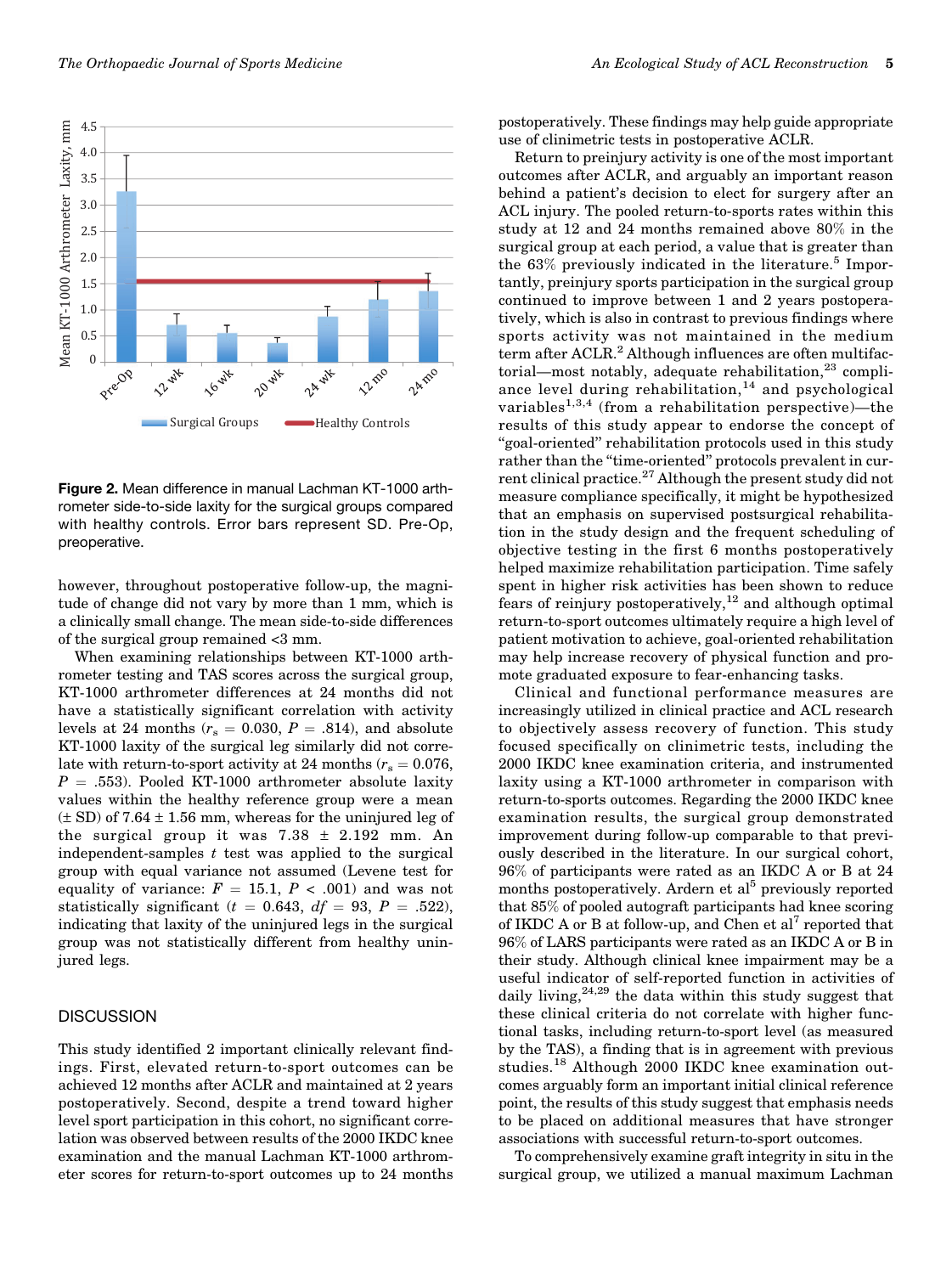test using the KT-1000 arthrometer. Similar to clinical IKDC outcomes, we did not observe clinically relevant correlations between knee joint laxity (KT-1000 arthrometer) and return-to-sport level (TAS score), which is also in agreement with previous research.<sup>18</sup> There is still a paucity of evidence relating to remodeling of an autograft procedure, with most studies conducted as in vivo animal studies or in vitro cadaveric studies, ${}^{8}$  and currently, minimal guiding evidence exists regarding knee laxity parameters and successful activity outcomes, particularly within active populations.37,38 It is important to note that mean knee joint laxity of the surgical group remained below a 3-mm difference side-to-side throughout the postoperative period, which is the long recommended surgical benchmark for structural stability of the knee.<sup>19</sup> The results of this study reaffirm this value as a suitable reference point for interpretation of laxity values in the postoperative period. It is, however, possible that mean values that approximate or exceed a 3-mm difference may be associated with suboptimal postoperative activity levels. When looking at absolute side-to-side differences, the surgical group had a mean difference of 1.36 mm. This is less than the pooled results of 1.7 mm reported in a meta-analyses of autograft ACLRs by Ardern et al<sup>5</sup> and comparable to the 1.2- to 2.38-mm side-toside differences reported in previous LARS cohorts.<sup>7,26,31,33</sup> Increased translation with a KT-1000 arthrometer has been associated with anterior-to-posterior (AP) joint laxity more so than rotatory instability, and both are considered important for coupled motion of the knee.<sup>10</sup> Janssen et al<sup>18</sup> observed a significant relationship between pivot-shift laxity (grades 2 and 3) and reduced activity levels, so it is plausible that rotatory laxity might be a more crucial factor in determining higher level sports participation than purely AP joint laxity. Future research might examine the relative absolute benchmarks and strength of relationships between AP and rotatory knee joint laxity in reference to suboptimal activity levels postoperatively. Although not a major focus of this study, further work is also needed to quantify changes of synthetic grafts in situ over much longer periods of time (>5 years) to assess graft utility in clinical practice.

Excessive physiological anterior joint laxity is also assumed to be a risk factor for initial ACL injury.<sup>34</sup> We did not observe a significant difference between KT-1000 AP laxity in healthy knees in the reference group and contralateral uninjured knees in the surgical group. However, we did not control for injury mechanism in our analysis (noncontact versus contact injuries). Contralateral noninjured knees of patients with current noncontact ACL injuries have been observed to display greater mean static anterior and internal rotational knee laxity scores than healthy control knees,<sup>30</sup> and the combination of anterior and rotational laxity has been reported as a 3.18-times greater risk factor for suffering an ACL injury.<sup>30</sup> Further work is needed to better define this as a risk factor, including the absolute thresholds associated with injury risk for both anterior and rotational physiological laxity in both contact and noncontact injuries.

A notable strength of this study lies in the objective assessment of clinical function at regular time points within the first 24 months postoperatively. However, this

study was limited to a single-blinded prospective casecontrolled series. When considering clinimetric outcomes after ACLR, a number of determinants have been identified in the literature, including patient age,  $6,16,22,32$  body mass index,<sup>22</sup> preinjury function,<sup>17</sup> and sex,<sup>6</sup> which were all controlled for in this study. Fear of reinjury is a well-described restrictor of return-to-sport activity,<sup>1,3,5</sup> and although we did not account for this in our study design, our return-tosport rates were greater than those reported previously in the literature. Future research could investigate the rehabilitation factors that most strongly influence this psychological barrier.

#### **CONCLUSION**

The results of this study examined commonly used clinimetric tests in relation to return to sport and did not observe a significant correlation between the results of these tests (2000 IKDC knee examination and KT-1000 arthrometer laxity) and activity outcomes as measured by the TAS up to 24 months postoperatively. The pooled return-to-sports rates at 12 and 24 months were greater than 80% in the surgical group, a value that is above indicative rates at similar time periods previously reported in the literature.

### ACKNOWLEDGMENT

The authors thank Mr Kristian Waller and Mrs Anne Freeman (née Southgate) for their assistance with data collection during this project.

#### **REFERENCES**

- 1. Ardern CL, Taylor NF, Feller JA, Webster KE. Fear of re-injury in people who have returned to sport following anterior cruciate ligament reconstruction surgery. J Sci Med Sport. 2012;15:488-495.
- 2. Ardern CL, Taylor NF, Feller JA, Webster KE. Return-to-sport outcomes at 2 to 7 years after anterior cruciate ligament reconstruction surgery. Am J Sports Med. 2012;40:41-48.
- 3. Ardern CL, Taylor NF, Feller JA, Webster KE. A systematic review of the psychological factors associated with returning to sport following injury. Br J Sports Med. 2013;47:1120-1126.
- 4. Ardern CL, Taylor NF, Feller JA, Whitehead TS, Webster KE. Psychological responses matter in returning to preinjury level of sport after anterior cruciate ligament reconstruction surgery. Am J Sports Med. 2013;41:1549-1558.
- 5. Ardern CL, Webster KE, Taylor NF, Feller JA. Return to sport following anterior cruciate ligament reconstruction surgery: a systematic review and meta-analysis of the state of play. Br J Sports Med. 2011;45: 596-606.
- 6. Brophy RH, Schmitz L, Wright RW, et al. Return to play and future ACL injury risk after ACL reconstruction in soccer athletes from the Multicenter Orthopaedic Outcomes Network (MOON) group. Am J Sports Med. 2012;40:2517-2522.
- 7. Chen J, Gu A, Jiang H, Zhang W, Yu X. A comparison of acute and chronic anterior cruciate ligament reconstruction using LARS artificial ligaments: a randomized prospective study with a 5-year follow-up. Arch Orthop Trauma Surg. 2015;135:95-102.
- 8. Claes S, Verdonk P, Forsyth R, Bellemans J. The "ligamentization" process in anterior cruciate ligament reconstruction: what happens to